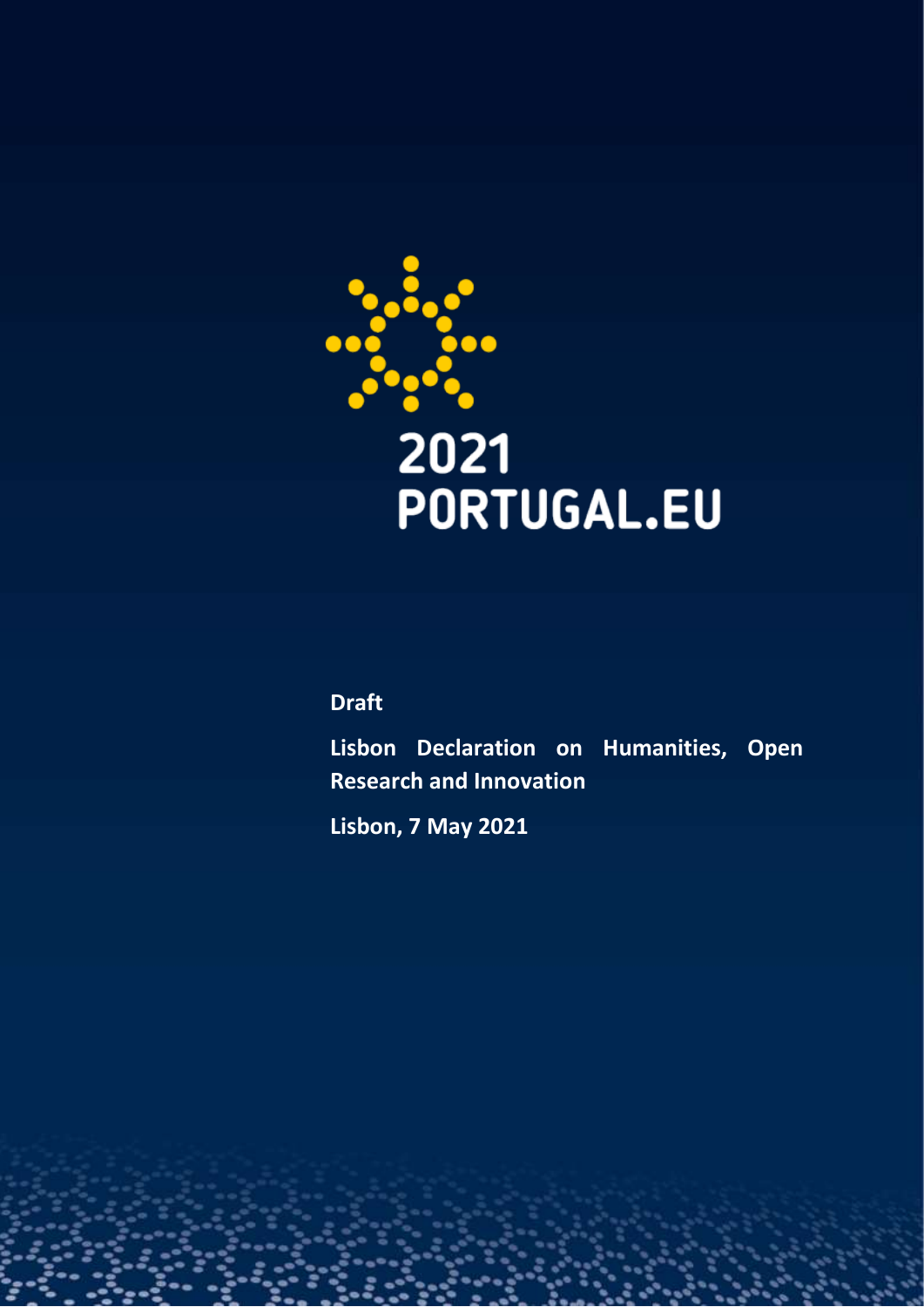

## **LISBON DECLARATION ON HUMANITIES, OPEN RESEARCH AND INNOVATION**

*Open to be signed by citizens and institutions as a result of the European Humanities Conference 2021, Lisbon, 7th May 2021*

The undersigned,

*Reaffirming* the conclusion of the 2017 World Humanities Conference, convened jointly by the United Nations Educational, Scientific and Cultural Organization (UNESCO) and the International Council for Philosophy and Human Sciences (CIPSH), that the humanities have an essential role to play in equipping societies to make sense of the contemporary challenges they face and enabling governments and other policy-makers and social actors to respond to them;

*Stressing* that the unique value of the humanities depends on the diversity of their concepts, methods, traditions and experiences and on their productive relationship with the social and natural sciences, including through innovative forms of transdisciplinarity;

*Emphasizing*, among the challenges on which the humanities can shed light, the priority importance of the Covid-19 pandemic and its multiple effects on inequalities, inclusion and well-being; radicalism and extremism; digital transformations and their ethical implications; and imagining and creating new ways of inhabiting the Earth and relating to one another;

*Suggesting* that such challenges cluster around the overarching importance of interpreting and reinterpreting what it means to be human in the face of a world in transformation;

*Noting* recent initiatives taken on these lines by UNESCO, including in particular the BRIDGES sustainability humanities action coalition within the Management of Social Transformations programme and the preparation of the Recommendation on the Ethics of Artificial Intelligence; by the European Union, in particular the strategic framework for European cooperation in education and training; by national governments and agencies, including the preparation of the **European Humanities Conference** by UNESCO, CIPSH and the Portuguese Foundation for Science and Technology (FCT); and by CIPSH and Humanities research units, in particular the Global History of Humankind and the World Humanities Report;

*Expressing* concern that the humanities often lack, in higher education and research systems, the resources and recognition necessary for their full potential to be captured;

*Underscoring* that their contribution to policy making can be enhanced substantially, as they shed light on different human interactions and contexts and help improving decision making.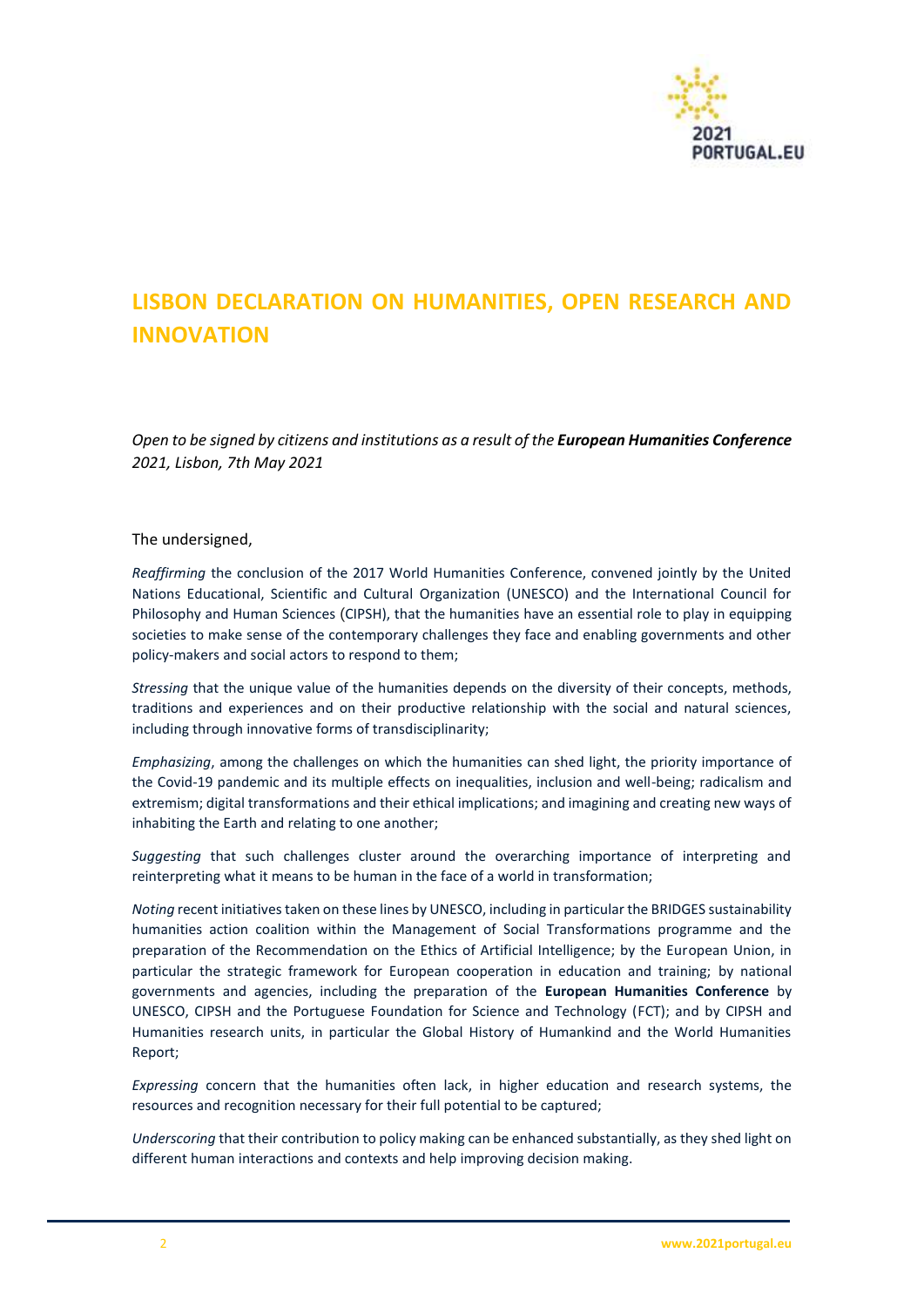

*Welcoming* the outcomes of the European Humanities Conference, which brought together in Lisbon, from 5 to 7 May, humanities stakeholders from Europe, and beyond, to explore shared intellectual and institutional challenges and propose practical responses to them;

The signatories hereunder,

1. *Invite* humanities scholars to mobilize their institutions and relevant stakeholders to guarantee that every single youngster throughout Europe has **open access to humanities research, education and innovation by 2025**, contributing effectively to increase humanities literacy throughout all European regions.

*Encourage* humanities scholars to engage actively in research, education and innovation activities under "open science principles" and in close collaboration with activities throughout different disciplines, as well as policy-level discussion, contributing to new modes of knowledge production and diffusion, together with innovative concepts and understandings of evidence.

- 2. *Request* education leaders and higher education institutions to **ensure that, from primary through all levels of education, including doctorate levels, integrate, transversally, course units on humanities and sciences interaction**, strengthening the value of universal knowledge for addressing societal challenges.
- 3. *Request* research and higher education institutions and employers to actively promote **mobility of students and researchers in the humanities**, across geographic borders and disciplinary fields.
- 4. *Further request* higher education and research institutions to reach out to a wide range of stakeholders, through education, research and innovation initiatives aimed at **sustainable innovation**, co-designed with local communities, building from the humanities and their interaction with sciences and techniques.
- 5. *Undertake* to strengthen **support for the humanities autonomy** through existing funding mechanisms as well as innovative forms of financing.
- 6. *Invite* UNESCO, together with the institutions of the European Union, to seek appropriate modalities to bring together governments at Ministerial level, both in Europe and beyond, to further promote humanities research, education and innovation and to help designing corresponding **policy actions**.

Lisbon, 7th of May 2021



**Humanities** Conference